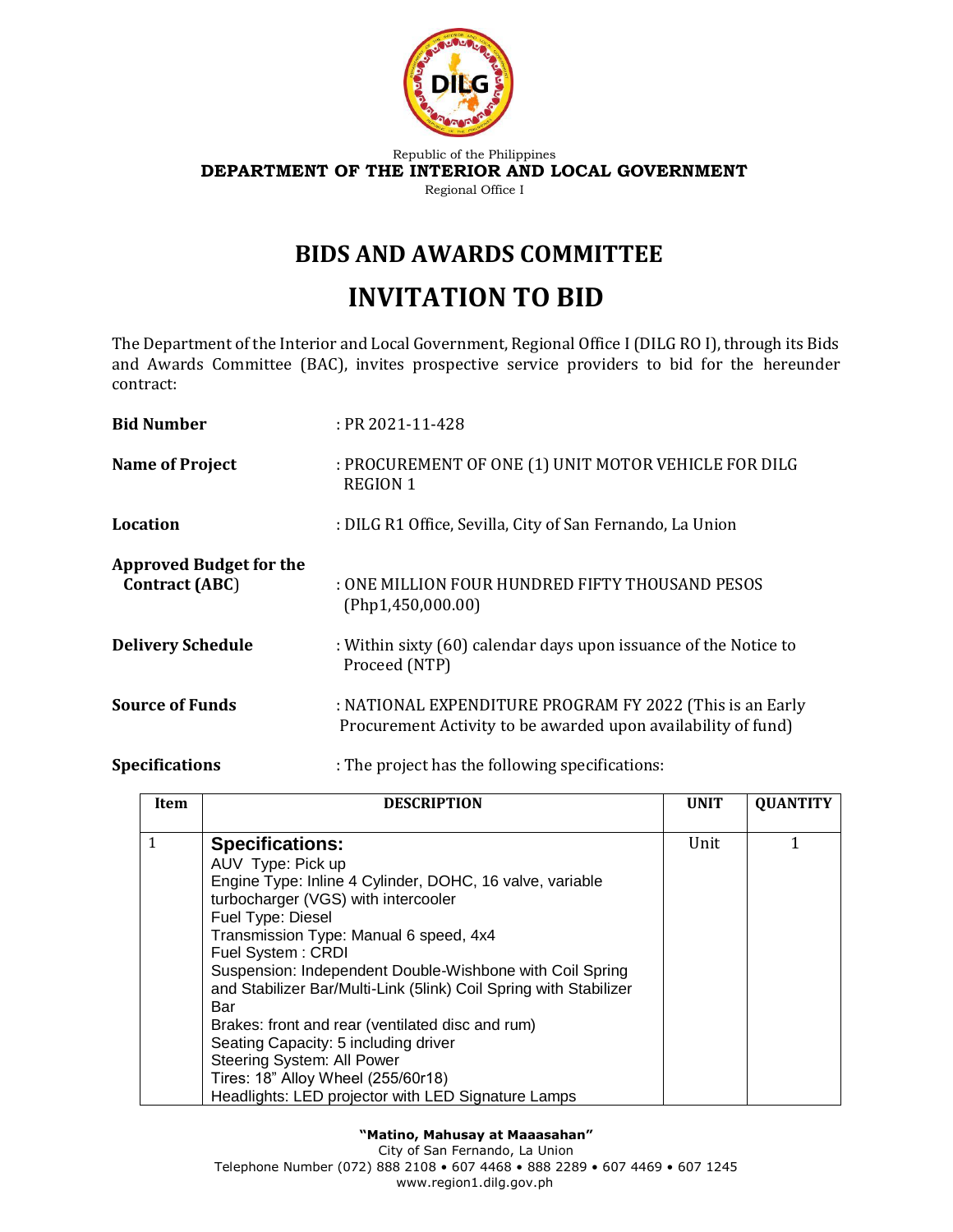

#### Republic of the Philippines **DEPARTMENT OF THE INTERIOR AND LOCAL GOVERNMENT**

Regional Office I

| Item | <b>DESCRIPTION</b>                                                                                                                                                                                                                                                                                                                                                                                                        | <b>UNIT</b> | <b>QUANTITY</b> |
|------|---------------------------------------------------------------------------------------------------------------------------------------------------------------------------------------------------------------------------------------------------------------------------------------------------------------------------------------------------------------------------------------------------------------------------|-------------|-----------------|
|      | Seats: Zero Gravity Type with 8-way Power Adjust<br>Window: Power with one touch Auto up/down for driver side<br>Door Locks: Power<br>Key: Keyless Entry System<br>AC System: Manual, Push Type with Rear Ventilation<br>Air Bags: Driver and Front Passenger<br>Brake System: With electronic brake force distribution (EBD)<br>and Brake Assist<br>Anti-Theft System: With alarm and engine immobilizer<br>Color: WHITE |             |                 |

The Eligibility Check/Screening as well as Preliminary Examination of Bids shall use nondiscretionary "pass/fail" criteria.

Criteria for the eligibility check of prospective bidders, examination and evaluation of bids and postqualification and all matters relevant to this procurement shall be in accordance with Republic Act 9184 (The Government Procurement Reform Act) and its Revised Implementing Rules and Regulations.

## **Schedule of bidding activities shall be as follows:**

| <b>Activity</b>       | <b>Requirements</b>                     | Dates/Place                             |
|-----------------------|-----------------------------------------|-----------------------------------------|
| Posting of Invitation | To be posted in the PhilGEPS, DILG RO1  | December 6-12, 2021                     |
| to Bid                | website and conspicuous place in the    |                                         |
|                       | DILG Regional Office for 7 days         |                                         |
| Availability and      | Payment of non-refundable fee in the    | December 6-10, 2021, 8:30 AM-4:00 PM;   |
| Issuance of Bid       | amount of P1,450.00 in cash, payable to | December 13-17, 2021, 8:30AM - 4:00 PM; |
| Documents             | the Cashier, DILG Regional Office       | December 20-24, 2021, 8:30 AM-4:00 PM;  |
|                       |                                         | December 27, 2021, 8:30 AM - 2:00 PM    |
|                       |                                         |                                         |
| Pre-Bid Conference    | DILG RO1 will hold Pre-Bid Conference   | December 13, 2021 at 2:00 PM            |
|                       |                                         |                                         |
|                       |                                         | Zoom Meeting ID-899 7354 0851           |
|                       |                                         | Passcode - bacmeeting                   |
| Deadline of           | Bids must be accompanied by a Bid       | December 27, 2021 at 2:00 PM            |
| Submission of Bids    | Security in the form of Bid Securing    | at the DILG RO 1                        |
|                       | Declaration or any of the following     |                                         |
|                       | forms and amount:                       |                                         |
|                       | (a) The amount of not less than Twenty  |                                         |
|                       | Nine Thousand Pesos (P29,000.00) if bid |                                         |
|                       | security is in cash/cashier's/manager's |                                         |